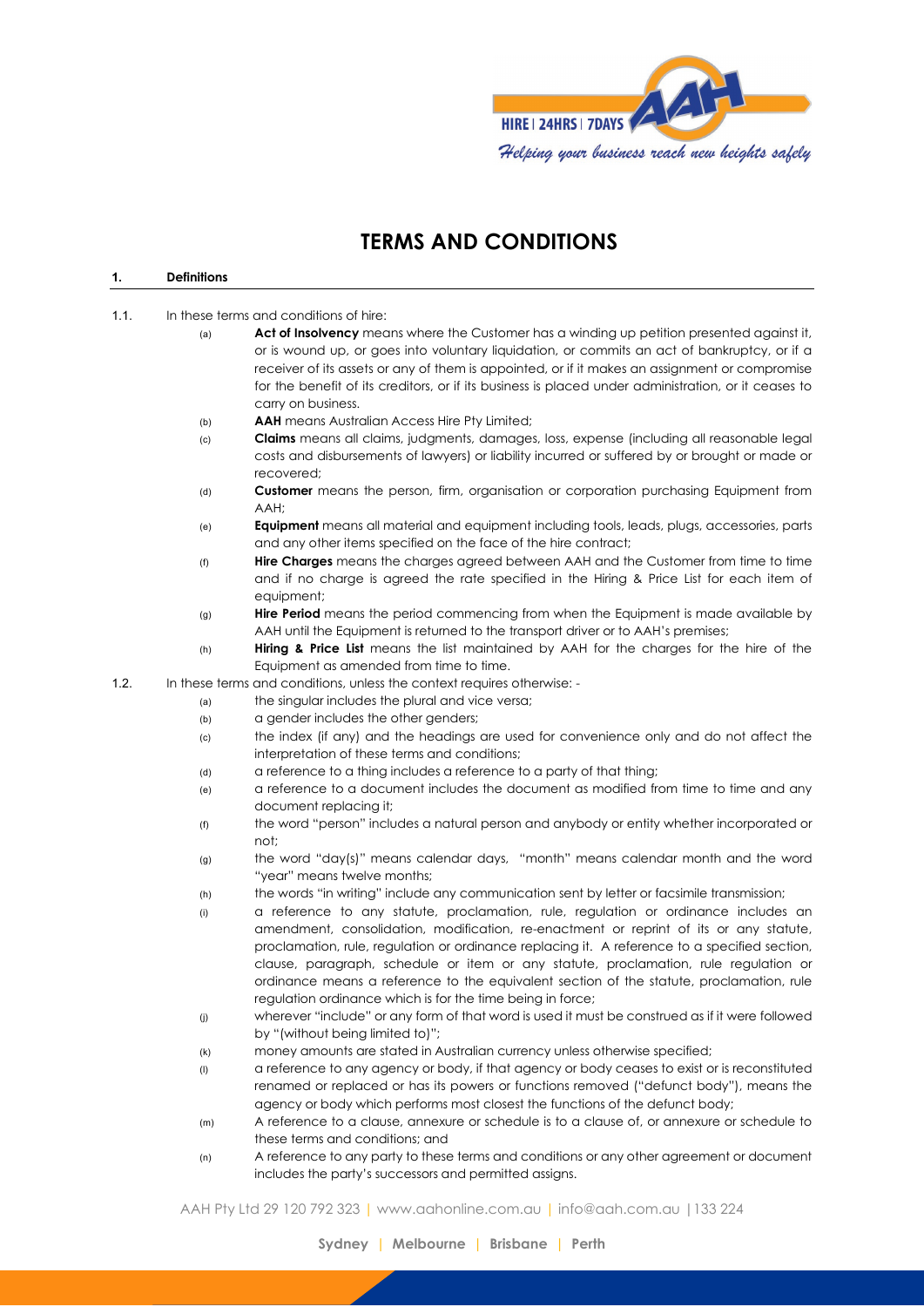

## **2. Primary Obligations** 2.1. AAH agrees to hire the Equipment to the Customer for the Hire Period. 2.2. The Customer agrees to pay to AAH the Hire Charges for the Equipment for the Hire Period. **3. Customer's Obligations** 3.1. The Customer acknowledges that it accepts delivery of the Equipment in "as is" condition unless otherwise specifically agreed and indicated in writing at the time of delivery. 3.2. The Customer accepts that AAH gives no warranty that the Equipment is suitable for the Customer's purpose. 3.3. The Customer acknowledges that it is the Customer's responsibility to have the correct accreditation to use the Equipment. 3.4. The Customer accepts full responsibility for: (a) the safekeeping and insuring of the Equipment during the period of hire; and (b) any damage to the Equipment excluding normal wear and tear. 3.5. The Customer shall use the Equipment in a safe, skilful and proper manner in accordance with the law only for its intended use, within the capacity for which it was designed and in accordance with all instructions supplied by the manufacturer and AAH. 3.6. The Customer shall at their own expense clean, fuel, lubricate and maintain the Equipment in good and substantial repair and condition. 3.7. AAH is not liable for any costs, losses, damages or expenses incurred by the Customer as a consequence of a breakdown in the Equipment, or delays in delivery in relation to any other services associated with the Equipment. 3.8. The Customer will be responsible and liable for any damages incurred as a consequence of the Equipment becoming partially or totally immersed in water. 3.9. The Customer shall not alter, make any addition to, deface or erase any identifying mark, plate or number on or in the Equipment or in any other manner interfere with the Equipment. 3.10. The Customer must not sub-hire or sub-lease the Equipment. In the event of a change of ownership or possession of the site, the Customer is deemed to retain responsibility for the Equipment unless and until AAH agrees that the Hire Period has been terminated. 3.11. The Customer shall allow and provide access to AAH to inspect or service the Equipment from time to time during the Hire Period and the Customer shall permit or procure admission for the representatives of AAH to the premises upon which the Equipment is situated for that purpose. 3.12. The Customer must return the Equipment clean and free of dirt, mud and debris. The Customer acknowledges that AAH is entitled to levy a cleaning charge of \$95.00 plus labour costs on all unclean goods. 3.13. The Customer acknowledges that it is responsible for the return of all keys and will be responsible for the reasonable cost of procuring any replacement key. 3.14. The Customer must pay to AAH the cost of refuelling the Equipment at the time of return to AAH's premises. 3.15. The Customer indemnifies AAH for: (a) the cost of rectifying damage to the Equipment; and (b) replacing Equipment which is stolen or lost, however, caused and, without limiting the generality of the foregoing, whether or not such damage, theft or loss, is attributable to the negligence, failure or omission of the Customer. 3.16. The Customer also indemnifies AAH against all Claims against AAH in respect of any injury to persons or loss or damage to property, arising out of the delivery, servicing, storage, possession or use (including unauthorised use) of the Equipment during the Hire Period howsoever arising, whether from negligence of the Customer or otherwise and without limiting the generality of the foregoing whether or not the Equipment was being operated by a servant of AAH or any other person for whom AAH might be or is held to be responsible in connection with the operation of the Equipment. **4. Terms of Payment** 4.1. The Customer acknowledges AAH is entitled to charge a transport charge to deliver and collect hired Equipment and this will be included in the Hire Charge. 4.2. The Customer shall pay the Hire Charge for the Hire Period in full within 30 days of issue of invoice by AAH. 4.3. The Customer acknowledges AAH is entitled to charge an environmental levy of 1.0% for the acquisition and

disposal of consumables. 4.4. AAH has the right to charge a default charge on all outstanding amounts not paid within the terms set out in clause 4.2, at a rate as determined by the Bank of Queensland Indicator Lending Rate effective from time to time plus 2% per annum compounding daily.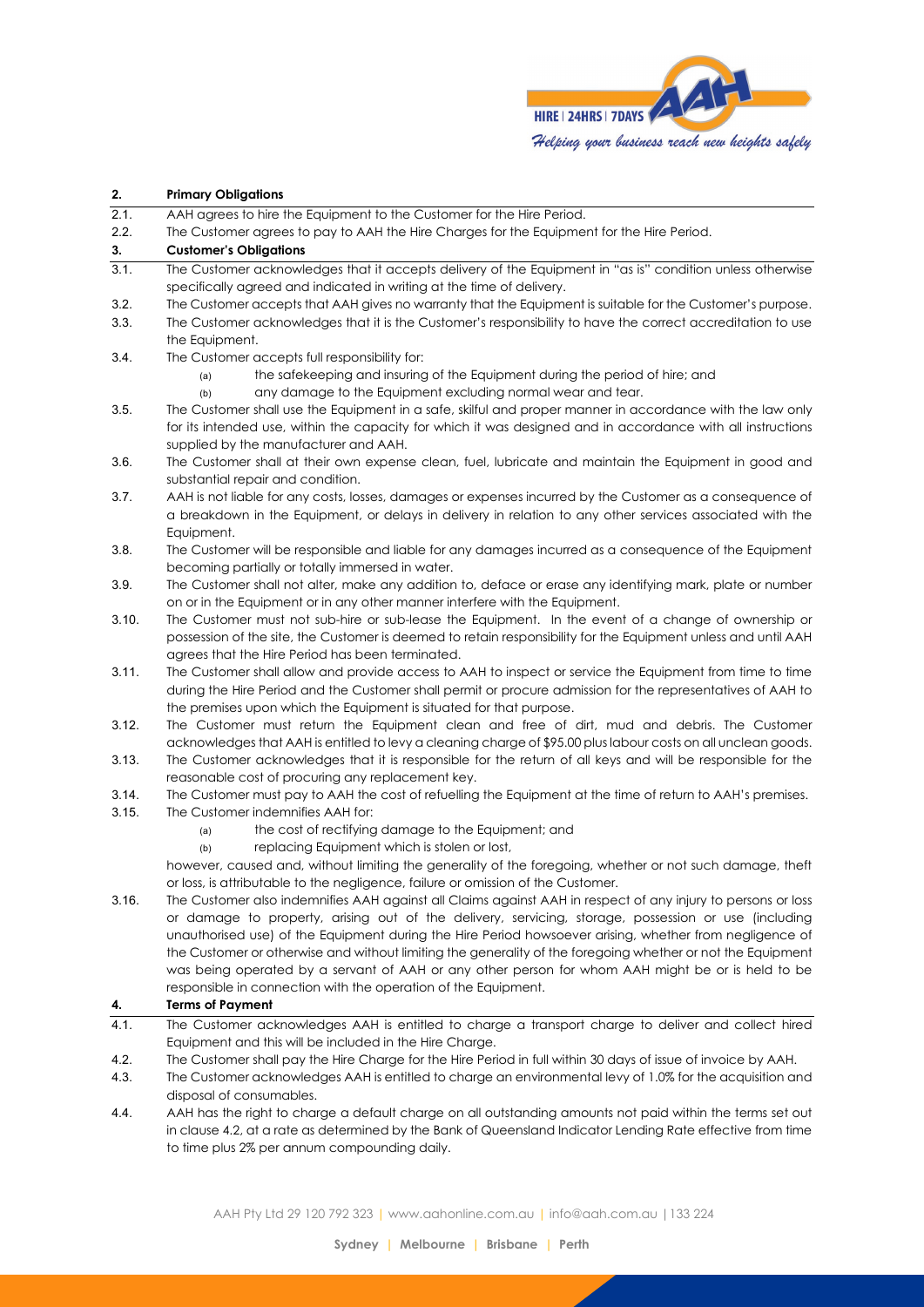

#### **5. Termination of Hire and Recovery of Equipment**

- 5.1. Without prejudice to any other remedies available to AAH and notwithstanding any period of hire agreed or specified, AAH may terminate this Hire Agreement at any time by giving the Customer seven calendar days' notice of its intention to do so.
- 5.2. If the Customer commits either a breach of the Hire Agreement or an Act of Insolvency, AAH may terminate this Hire Agreement without notice to the Customer.

### **6. Personal Property Securities Act 2009 ("PPSA")**

- 6.1. In this clause financing statement, financing change statement, security agreement and security interest have the meaning given to those terms by the PPSA.
- 6.2. Upon assenting to these terms and conditions in writing, the Customer acknowledges and agrees that these terms and conditions constitute a security agreement for the purposes of the PPSA and creates a security interest in all Equipment that has previously been supplied and that will be supplied in the future by AAH to the Customer.
- 6.3. The Customer undertakes to:
	- (a) promptly sign any further documents and/or provide any further information (such information to be complete, accurate and up to date in all respects) which AAH may reasonably require;
	- (b) register a financing statement or financing change statement in relation to a security interest on the Personal Property Securities Register ("PPSR");
	- (c) register any other document required to be registered by the PPSA;
	- (d) correct a defect in a statement referred to in clause (a) and (b);
	- (e) indemnify and on demand reimburse AAH for all expenses incurred in registering a financing statement or financing change statement on the PPSR or releasing any Equipment charged thereby;
	- (f) not register a financing change statement in respect of the security interest without the prior written consent of AAH;
	- (g) not register or permit to be registered a financing statement or a financing change statement in relation to the Equipment in favour of a third party without the prior written consent of AAH.
- 6.4. AAH and the Customer agree that Sections 96, 115 and 125 of the PPSA do not apply to the security agreement created by these terms and conditions.
- 6.5. The Customer waives their right to receive notices under Sections 95, 118, 121(4), 130, 132(3)(d) and 132(4) of the PPSA.
- 6.6. The Customer waives their right as a grantor and/or a debtor under Sections 142 and 143 of the PPSA.
- 6.7. Unless otherwise agreed in writing by AAH, the Customer waives their right to receive a verification statement in accordance with Section 157 of the PPSA.
- 6.8. The Customer must unconditionally ratify any actions taken by AAH under this Hire Agreement.
- 6.9. Subject to any express provisions to the contrary, nothing in these terms and conditions is intended to have the effect of contracting out of any of the provisions of the PPSA.
- 6.10. The Customer is liable for any fee incurred in registering an interest on the PPSR.

### **7. Retention of Title**

- 7.1. The Customer acknowledges that property and title in the Equipment does not pass to the Customer and AAH retains legal and equitable title in the Equipment.
- 7.2. The Customer agrees that AAH has the right with or without prior notice to the Customer to enter upon any premises occupied by the Customer to repossess the Equipment when payment is overdue. The Customer will be liable for reimbursing AAH for its costs and expenses incurred in exercising its rights under this clause. Where AAH exercises any power to enter the premises, that entry will not give rise to any action or trespass or similar action on the part of the Customer against AAH or its employees, servants or agents.

### **8. Insurance Levy**

An insurance levy will be automatically applied to a hire contract unless the Customer provides evidence of insurance cover (to the satisfaction of AAH) for the Equipment whilst in the Customer's possession. Evidence must be provided prior to the delivery / collection of the Equipment. AAH will arrange to take out insurance in respect of the Equipment while in the Customer's possession. Unless notified to the contrary, the cost associated to the insurance levy is 12.5% of the Hire Charge, this cost will continue for the duration of the hire period.

- 8.1. The Customer acknowledges and agrees that the insurance levy applied by AAH will cover the Equipment losses caused by fire, storm, earthquake or equipment theft.
- 8.2. The Customer acknowledges and agrees that the insurance levy applied by AAH in respect of any Equipment will not apply to: